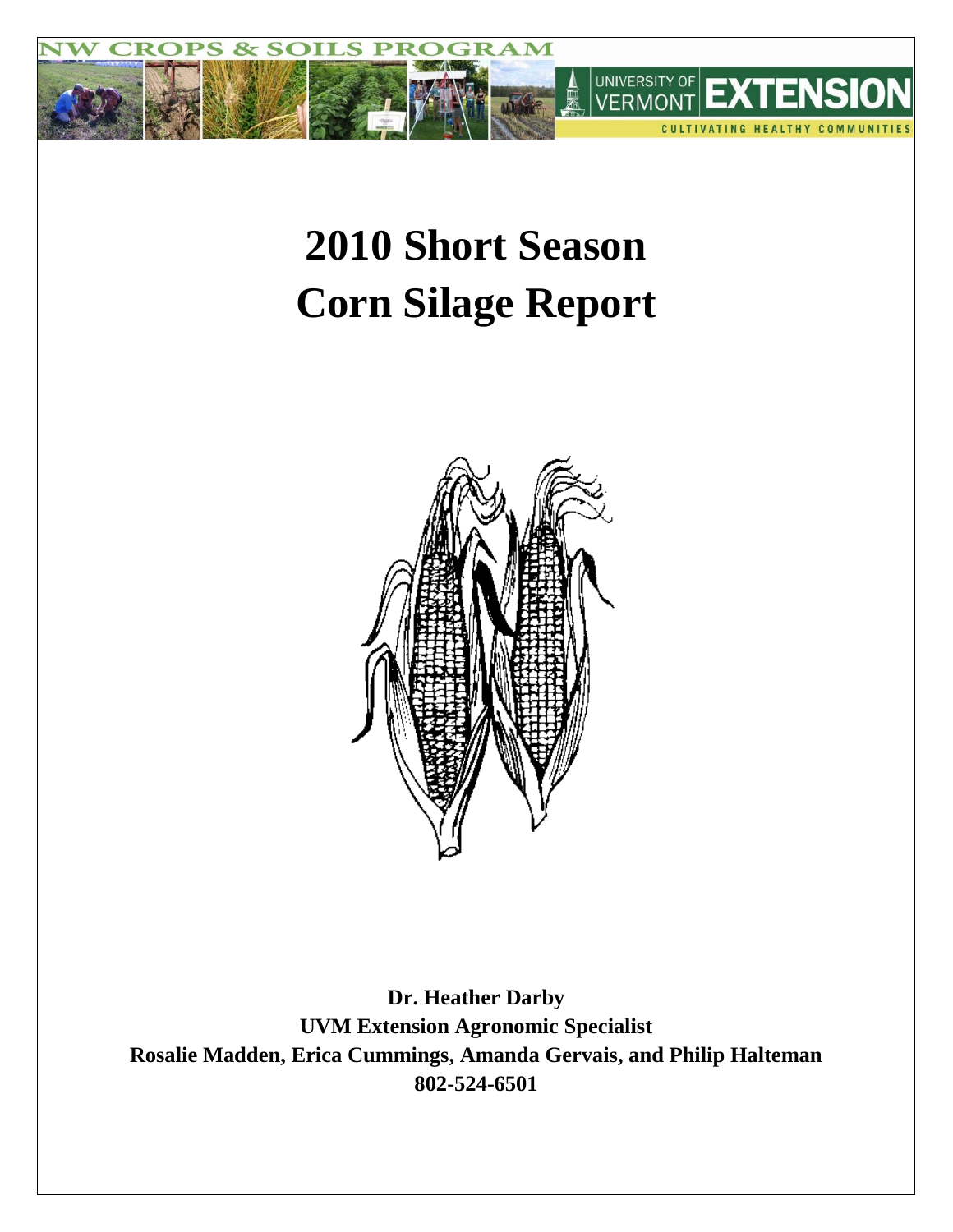## 2010 Short Season Corn Silage Report Dr. Heather Darby, UVM Extension heather.darby@uvm.edu

In 2010, the University of Vermont Extension Crops and Soils Team conducted an experiment to evaluate yield and quality of short season corn hybrids at the Seward Family Farm in East Wallingford, VT. Several seed companies submitted varieties for evaluation. Companies and contact names are listed in Table 1. Nine corn varieties ranging in relative maturity (RM) from 69 – 90 were evaluated at this site. Specific varieties, their traits, and RM are listed in Table 2. It is important to remember that the data presented is from a single test at only one location. Hybrid-performance data from additional tests in different locations and often over several years should be compared before you make a conclusion.

#### **Table 1. Participating companies and local contact information.**

| <b>Dekalb</b>    | <b>Mycogen</b>          | <b>Schlessman Seed</b><br><b>Seedway</b> |                | <b>Wolf River Valley</b> |
|------------------|-------------------------|------------------------------------------|----------------|--------------------------|
|                  |                         | Co.                                      |                | <b>Seeds</b>             |
| Scott Walker     | Claude Fortin           | 11513 U.S. Rt. 250                       | Ed Schillawski | <b>Marcel Moreau</b>     |
| District Manager | <b>District Manager</b> | Milan, OH                                | 3442 Rt 22A    | District Manager         |
| Schenectady, NY  | Highgate, VT            | 888-534-7333                             | Shoreham, VT   | Swanton, VT              |
| 315-528-0580     | 802-363-2803            |                                          | 802-897-2281   | 802-309-4674             |

#### **Table 2. Varieties and descriptions evaluated in East Wallingford, VT.**

| Company                        | <b>Variety</b>  | <b>RM</b> | <b>Traits</b>    |
|--------------------------------|-----------------|-----------|------------------|
| Dekalb                         | 37-39           | 87        | VT3              |
| Mycogen                        | 2J086           | 80        | RR <sub>2</sub>  |
| Mycogen                        | <b>TMF2Q296</b> | 86        | HXT, RR2         |
| Mycogen                        | 2T092           | 80        | HXI/LL/RR2       |
| Mycogen                        | 2T224           | 86        | SSX/LL/RR2       |
| Schlessman                     | 698RR           | 69        | RR, Dual Purpose |
| Seedway                        | SW3008          | 90        | VT3              |
| <b>Wolf River Valley Seeds</b> | <b>WRV2990</b>  | 90        | <b>GT</b>        |
| <b>Wolf River Valley Seeds</b> | <b>WR2987</b>   | 87        | GT/CB/LL         |

GT - Glyphosate herbicide (Roundup®, Touchdown®) tolerant.

HXI - Hercluex I®, provides protection against above-ground pests such European corn borer, western bean cutworm and black cutworm. HXT – Herculex Xtra®, provides season-long control of a variety of pests, including European corn borer, western bean cutworm, corn rootworm, and black cutworm.

LL – Glufosinate-ammonium herbicide (LibertyLink®) tolerant.

RR2 – Roundup Ready corn is glyphosate herbicide (Roundup®, Touchdown®) tolerant.

SSX – SmartStax corn provides a broad spectrum of insect control, using multiple modes of action, as well as glyphosate herbicide (Roundup Ready®, Touchdown®) and glufosinate-ammonium (LibertyLink®) tolerance.

VT3 – YieldGard VT Triple™ uses VecTran™ technology which stacks insect- and weed-control traits in one variety. Provides glyphosate herbicide (Roundup®, Touchdown®) tolerance, as well as protection against western corn rootworms, northern corn rootworms, European corn borers, black cutworms, stalk borers, wireworms, white grubs, seed corn maggots, early flea beetles, and corn earworms YGCB – YieldGard® against corn borer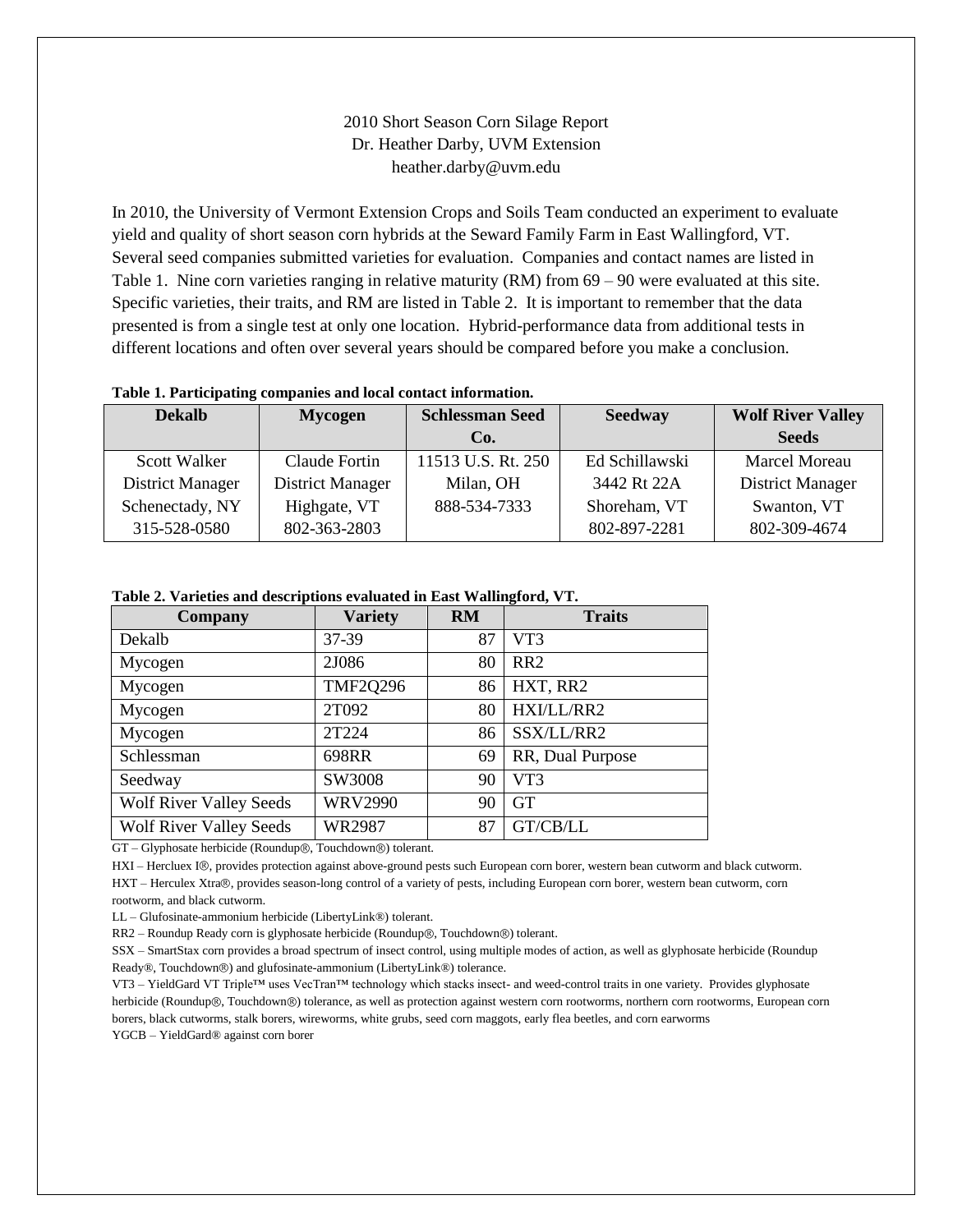## **WEATHER DATA**

Seasonal precipitation and temperatures recorded at a weather station in close proximity to the 2010 research site are shown in Table 3. This year presented a drier spring, and a very wet fall. This year we accumulated 98 more Growing Degree Days (GDD) than the 30 year average. GDDs are reported using base  $50^{\circ} - 86^{\circ}$ F.

|                          | April | May     | June    | July | August  | September | October |
|--------------------------|-------|---------|---------|------|---------|-----------|---------|
| Average Temperature (°F) | 47.7  | 58.5    | 64.7    | 71.2 | 67.5    | 60.8      | 46.2    |
| Departure from Normal    | 2.9   | 1.6     | $-0.1$  | 2.0  | 0.3     | 1.9       | $-1.9$  |
|                          |       |         |         |      |         |           |         |
| Precipitation (inches)   | 3.04  | 2.87    | 3.00    | 5.35 | 4.14    | 1.95      | 9.8     |
| Departure from Normal    | 0.24  | $-0.65$ | $-0.85$ | 0.77 | $-0.04$ | $-1.96$   | 6.6     |
|                          |       |         |         |      |         |           |         |
| Growing Degree Days      | 150   | 333     | 441     | 657  | 542     | 324       | 100     |
| Departure from Normal    | 45    | 18.7    | $-3.0$  | 64   | 9.3     | 12        | -48     |

| Table 3. Temperature, precipitation, and GDD summary - 2010. |  |  |  |
|--------------------------------------------------------------|--|--|--|
|--------------------------------------------------------------|--|--|--|

Based on National Weather Service data from Rutland, VT. Historical averages are for 30 years of data (1971-2000).

## **CULTIVATION SPECIFICS**

The seedbed was prepared with conventional tillage methods. The previous crop was silage corn. Prior to planting 150 lbs of 10-10-20 was broadcast applied. A starter fertilizer was applied at 200 lbs of 25-0-12 to the acre. Four-row plots were planted with a John Deere 7000 planter on June 3, 2010. The seeding rate was 32,000 seeds to the acre. Lumax was sprayed at 2.5 quarts per acre pre-emergence. The soil type was Castile gravely fine sandy loam on an A slope (0-3%). The plot design was a randomized complete block with two replications. On October 4th the corn was harvested by hand from an 87.5 ft<sup>2</sup> sub-plot and weighed with a platform scale. A subsample of five plants was chopped with a Troy-Built chipper shredder, mixed, and a sample collected for moisture determination and quality analysis. Pertinent trial information is summarized in Table 4.

| <b>Trial Information</b> | <b>Seward Family Farm</b> |  |  |  |  |
|--------------------------|---------------------------|--|--|--|--|
|                          | E. Wallingford, VT        |  |  |  |  |
| Soil type                | Gravely fine sandy loam   |  |  |  |  |
| Previous Crop            | C <sub>orn</sub>          |  |  |  |  |
| Row Width (in.)          | 30                        |  |  |  |  |
| Planting date            | June 3, 2010              |  |  |  |  |
| Harvest date             | October 4, 2010           |  |  |  |  |
| Tillage operations       | Spring plow, disk         |  |  |  |  |
| Manure (gal/acre)        | Spring $-16$ ton/acre     |  |  |  |  |

#### **Table 4. Short season corn variety trial information, 2010.**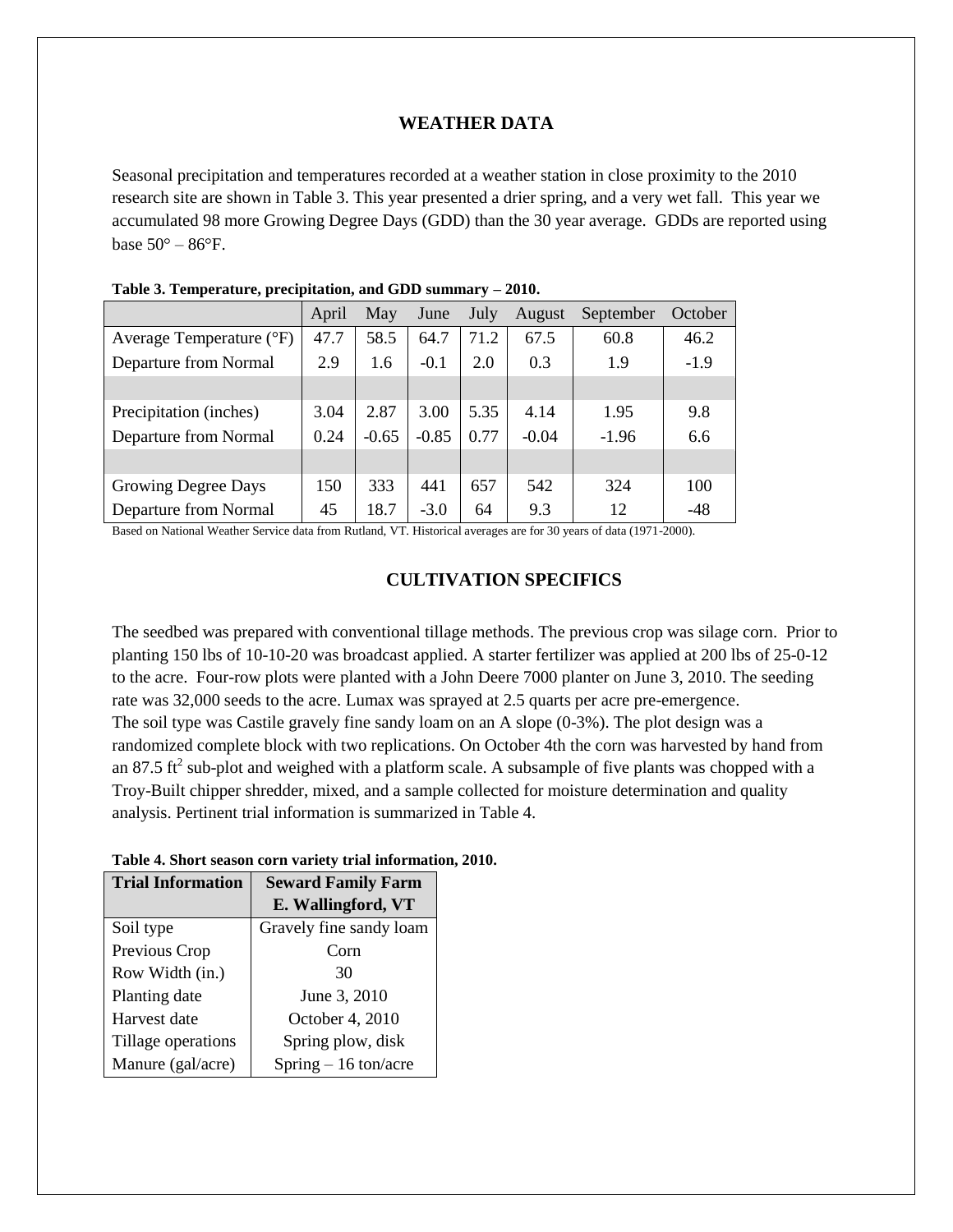## **SILAGE QUALITY**

Silage quality was analyzed using wet chemistry techniques at Cumberland Valley Analytical Services in Hagerstown, Maryland. Plot samples were dried, ground and analyzed for crude protein (CP), neutral detergent fiber (NDF), and 30h digestible NDF (dNDF). Mixtures of true proteins, composed of amino acids, and nonprotein nitrogen make up the CP content of forages. The CP content of forages is determined by measuring the amount of nitrogen and multiplying by 6.25. The bulky characteristics of forage come from fiber. Forage feeding values are negatively associated with fiber since the less digestible portions of plants are contained in the fiber fraction. The detergent fiber analysis system separates forages into two parts: cell contents, which include sugars, starches, proteins, non-protein nitrogen, fats and other highly digestible compounds; and the less digestible components found in the fiber fraction. The total fiber content of forage is contained in the neutral detergent fiber (NDF). Chemically, this fraction includes cellulose, hemicellulose, and lignin. Because of these chemical components and their association with the bulkiness of feeds, NDF is closely related to feed intake and rumen fill in cows. Recently, forage testing laboratories have begun to evaluate forages for NDF digestibility. Evaluation of forages and other feedstuffs for NDF digestibility is being conducted to aid prediction of feed energy content and animal performance. Research has demonstrated that lactating dairy cows will eat more dry matter and produce more milk when fed forages with optimum NDF digestibility. Forages with increased NDF digestibility will result in higher energy values, and perhaps more importantly, increased forage intakes. Forage NDF digestibility can range from 20 – 80%. The silage performance indices of milk per acre and milk per ton were calculated using a model derived from the spreadsheet entitled, "MILK2007" developed by researchers at the University of Wisconsin. Milk per ton measures the pounds of milk that could be produced from a ton of silage. This value is generated by approximating a balanced ration meeting animal energy, protein, and fiber needs based on silage quality. The value is based on a standard cow weight and level of milk production. Milk per acre is calculated by multiplying the milk per ton value by silage dry matter yield. Therefore milk per ton is an overall indicator of forage quality and milk per acre an indicator of forage yield and quality. Milk per ton and milk per acre calculations provide relative rankings of forage samples, but should not be considered as predictive of actual milk responses in specific situations for the following reasons:

- 1) Equations and calculations are simplified to reduce inputs for ease of use,
- 2) Farm to farm differences exist,
- 3) Genetic, dietary, and environmental differences affecting feed utilization are not considered.

## **PRESENTATION OF DATA**

Results for the short season variety trial are listed in Table 5. Dry matter yields were calculated and then adjusted to 35% dry matter for the report. Varieties are ranked by dry matter yields at harvest in table 5. The numbers presented in the tables are of two replications. There is a figure displaying the relationship between milk per ton and milk per acre. The dotted lines dividing the figure into four quadrants represent the mean milk per ton and acre for the location. Therefore hybrids that fall above the lines performed better than the average and hybrids below the lines performed below average.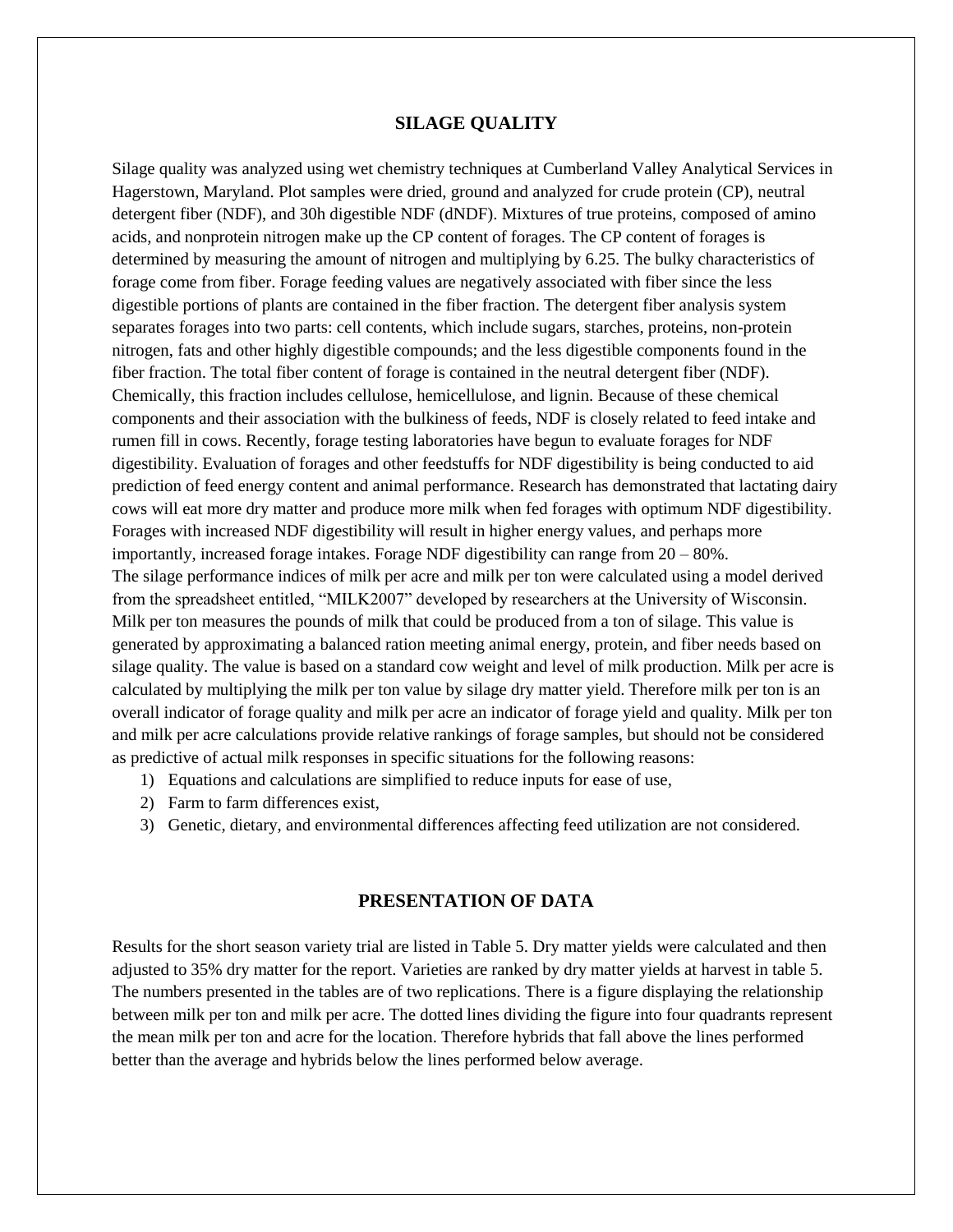### **LEAST SIGNIFICANT DIFFERENCE (LSD)**

Variations in yield and quality can occur because of variations in genetics, soil, weather, and other growing conditions. Statistical analysis makes it possible to determine whether a difference among hybrids is real or whether it might have occurred due to other variations in the field. At the bottom of each table a LSD value is presented for each variable (i.e. yield). Least Significant Differences (LSD's) at the 10% level of probability are shown. Where the difference between two hybrids within a column is equal to or greater than the LSD value at the bottom of the column, you can be sure 9 times out of 10 that there is a real difference between the two hybrids. Hybrids that were not significantly lower in performance than the highest hybrid in a particular column are indicated with an asterisk. In the example on the next page, hybrid A is significantly different from hybrid C but not from hybrid B. The difference between A and B is equal to 1.5 which is less than the LSD value of 2.0. This means that these hybrids did not differ in yield. The difference between A and C is equal to 3.0 which is greater than the LSD value of 2.0. This means that the yields of these hybrids were significantly different from one another. The asterisk indicates that hybrid B was not significantly lower than the top yielding hybrid, hybrid C.

| <b>Hybrid</b> | Yield  |
|---------------|--------|
| A             | 6.0    |
| B             | $7.5*$ |
| C             | 9.0    |
| LSD(0.10)     | 2.0    |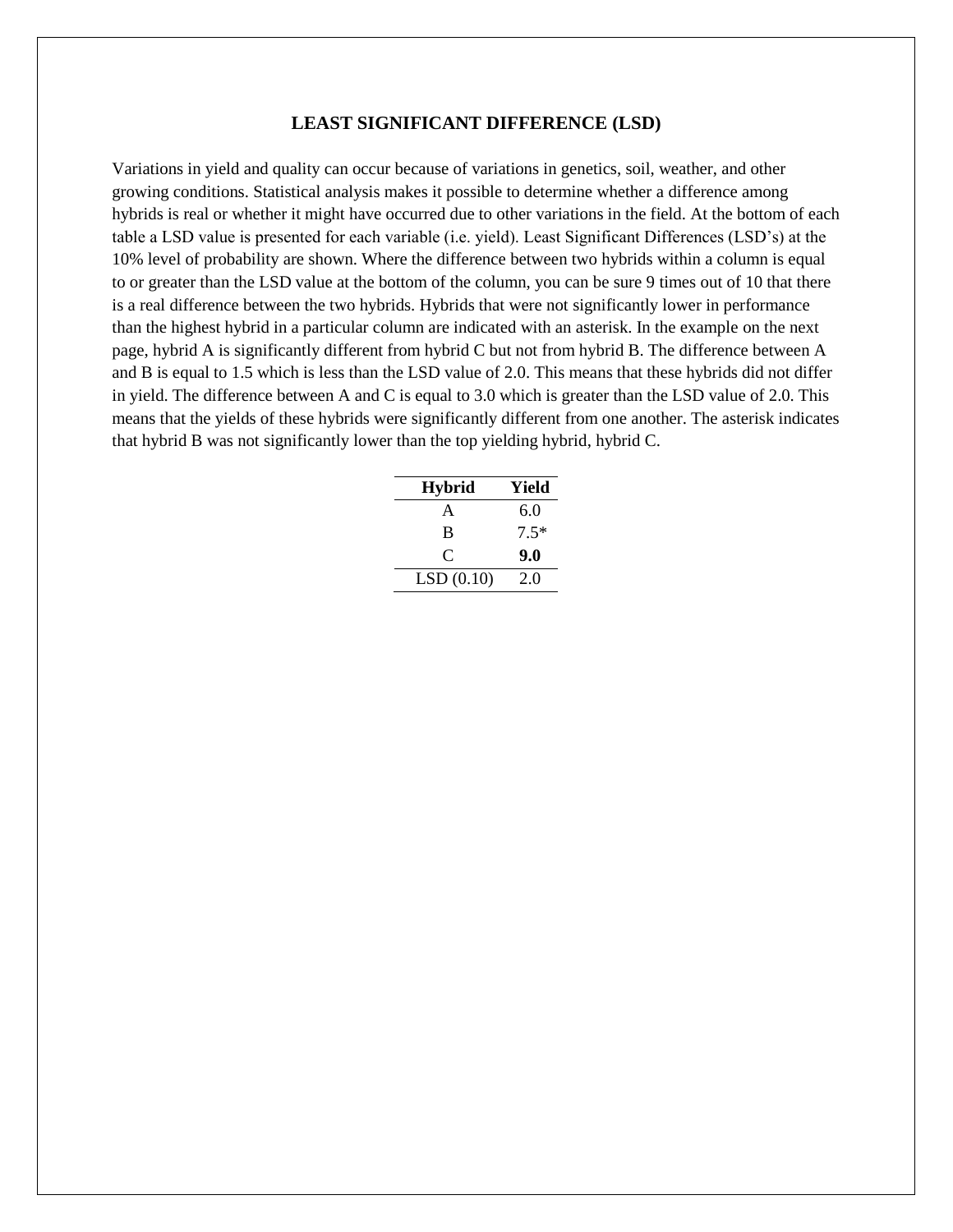## **RESULTS**

| Table 5. Silage yield and quality evaluation of short season corn varieties - East Wallingford, VT. |  |  |  |
|-----------------------------------------------------------------------------------------------------|--|--|--|
|-----------------------------------------------------------------------------------------------------|--|--|--|

| Company           | Yield<br>Hybrid<br><b>RM</b><br>DM at<br>Forage quality characteristics |    |         |           |         | Milk per  |            |           |            |           |           |
|-------------------|-------------------------------------------------------------------------|----|---------|-----------|---------|-----------|------------|-----------|------------|-----------|-----------|
|                   |                                                                         |    | harvest | 35%DM     | CP      | ADF       | <b>NDF</b> | dNDF      | <b>NEL</b> | ton       | acre      |
|                   |                                                                         |    | %       | T/ac      | %       | $\%$      | %          | %         | Mcal/lb    |           |           |
| Mycogen           | 2T092                                                                   | 80 | $30.2*$ | 18.5      | $7.60*$ | 24.2      | 40.3       | 53.1      | 0.77       | 3437      | 22100     |
| Schlessman        | 698RR                                                                   | 69 | $33.1*$ | 18.5      | $8.10*$ | 23.9      | 38.9       | 52.8      | 0.78       | 3526      | 22700     |
| <b>Wolf River</b> | 2987                                                                    | 87 | 26.4    | 18.9      | $7.55*$ | 28.3      | 45.9       | 53.1      | 0.74       | 3138      | 20750     |
| Mycogen           | 2J086                                                                   | 80 | $31.0*$ | 19.3      | 7.05    | 24.7      | 40.2       | 47.4      | 0.76       | 3282      | 22100     |
| <b>Wolf River</b> | 2990                                                                    | 90 | $30.6*$ | 20.7      | $7.45*$ | 26.6      | 43.7       | 51.2      | 0.75       | 3282      | 23750     |
| Mycogen           | 2T224                                                                   | 86 | $31.3*$ | 20.8      | 6.90    | 24.6      | 39.8       | 52.0      | 0.77       | 3418      | 24900     |
| Mycogen           | <b>TMF2Q296</b>                                                         | 86 | $30.5*$ | 21.9      | 6.45    | 27.6      | 45.4       | 49.8      | 0.75       | 3204      | 24500     |
| Seedway           | 3008                                                                    | 90 | 28.9    | 22.4      | 6.90    | 26.5      | 42.5       | 49.7      | 0.75       | 3233      | 25300     |
| Dekalb            | 37-39                                                                   | 87 | 28.6    | 23.9      | 7.15    | 26.9      | 43.6       | 50.1      | 0.75       | 3237      | 27100     |
|                   |                                                                         |    |         |           |         |           |            |           |            |           |           |
| <b>Trial Mean</b> |                                                                         |    | 30.0    | 20.5      | 7.24    | 25.9      | 42.2       | 51.0      | 0.75       | 3306      | 23700     |
| LSD(0.10)         |                                                                         |    | 2.95    | <b>NS</b> | 0.70    | <b>NS</b> | <b>NS</b>  | <b>NS</b> | <b>NS</b>  | <b>NS</b> | <b>NS</b> |

NS – Varieties were not significantly different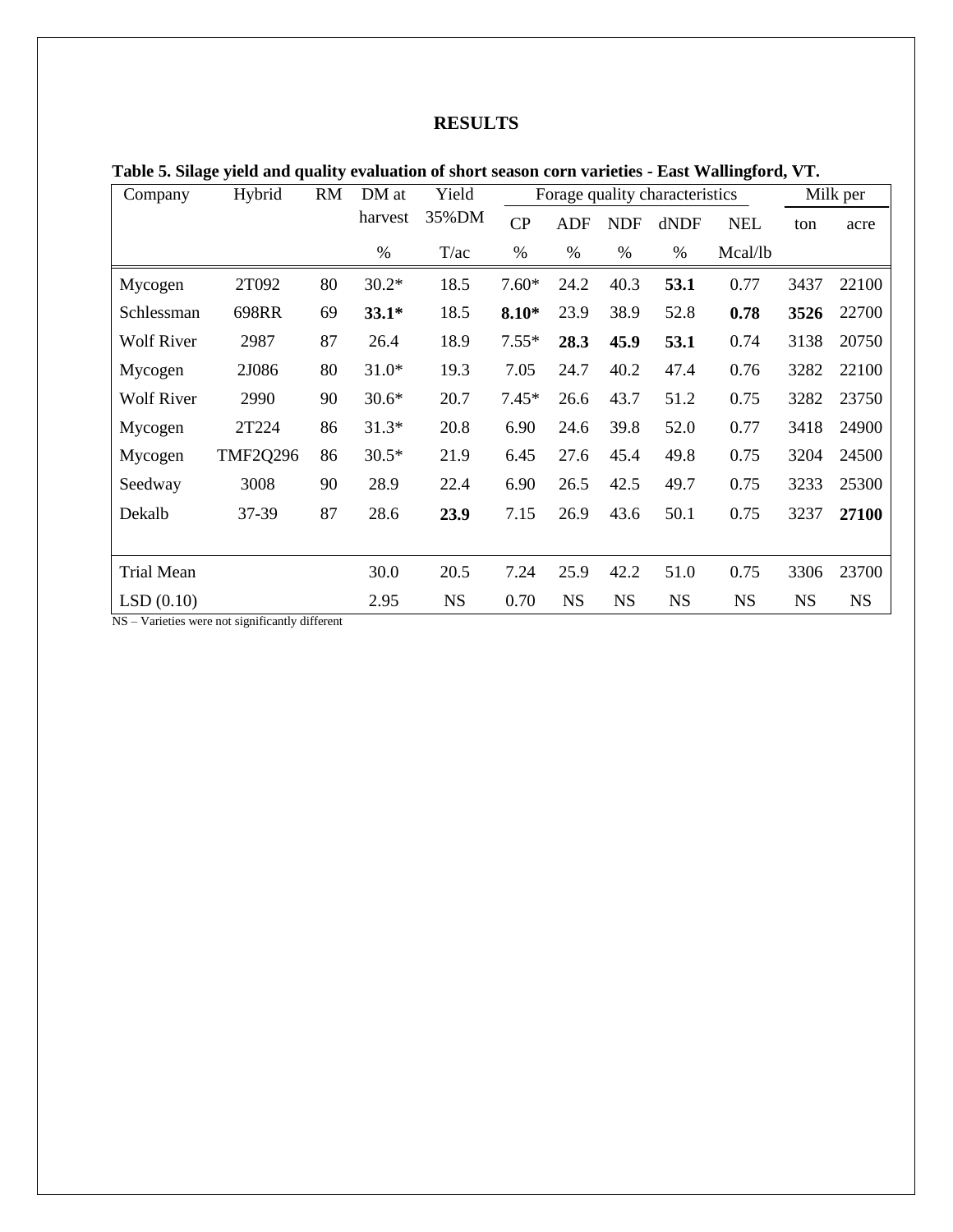

**Figure 1. Relationship between milk per ton and milk per acre.** *Dotted lines represent the mean milk per ton and milk per acre.*



**Figure 2. Yield comparison of short season corn silage hybrids.** *Yields were not statistically different among hybrids.*